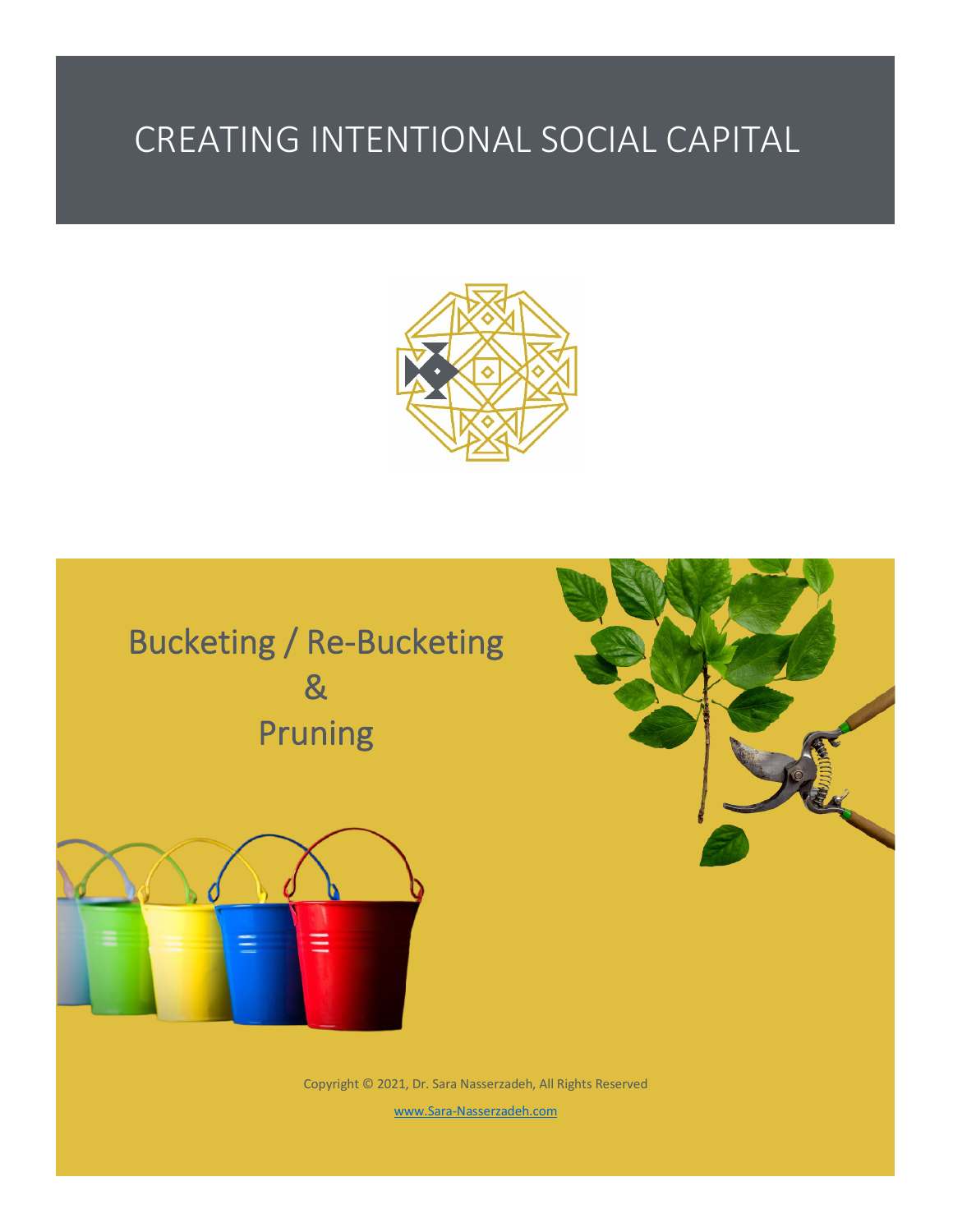As we go through life, we make connections, cultivate relationships, and create a social capital for ourselves. I look at this as creating a garden. Every phase of our life brings with it a different set of seeds. We might plant them in our garden based on convenience, necessity, utility, aesthetics, and status they bring to our garden or the positive energy, inspiration, and hope that they would emit into our garden. In creating our social capital, we might make and hold onto connections and relationships based on fear of loneliness, logistics, practicalities, necessities, survival needs, desire, proximity, perceived and real benefits, sense of being loved and offering our love and so on.

Over time we might look into our garden of social capital and see a colorful garden filled with beautiful flowers, old and strong trees with deep roots, new sprouts and also weeds, shrubs, dried plants that need to be attended to, shifted in their space or pulled out completely for the overall health of the garden.

At the beginning of each year, I ask my clients to revisit their garden of social capital and create intentional buckets (be aware of what is in their garden), re-bucket (shift the ones that need to be shifted) and if necessary, prune (the ones that are not only serving their life purpose in one way or the other but they are dragging them down. This will lead to a sense of agency, more fulfilling connections, and relationships. I invite you to do the same.

## Here is how you do this:

I ask you to literally put strainers, buckets, or pots around you with a bunch of post-it papers and then label each of those containers (example below). I also recommend that you put buckets for the relationships that you want to have and don't have currently so you could intentionally plan for them. You can also create circles on a sheet of paper and do the same but having actual buckets or objects alike help you visualize and memorize the emotions attached to this exercise much better. I have clients who come back after having done this exercise telling me that they felt a bit conflicted moving a person from one bucket to another (to a closer circle or a further away one).

After you have your buckets, I want you to label them with all the different types of relationships that you have. For example, friendly versus friend, family who you enjoy being with and family with whom you have to meet and mingle out of obligation or responsivity. People whom I know, and I would like to strengthen my bond with them. People who I don't know but I would like to have in my social circle or in my life (for example, see below). You get the idea.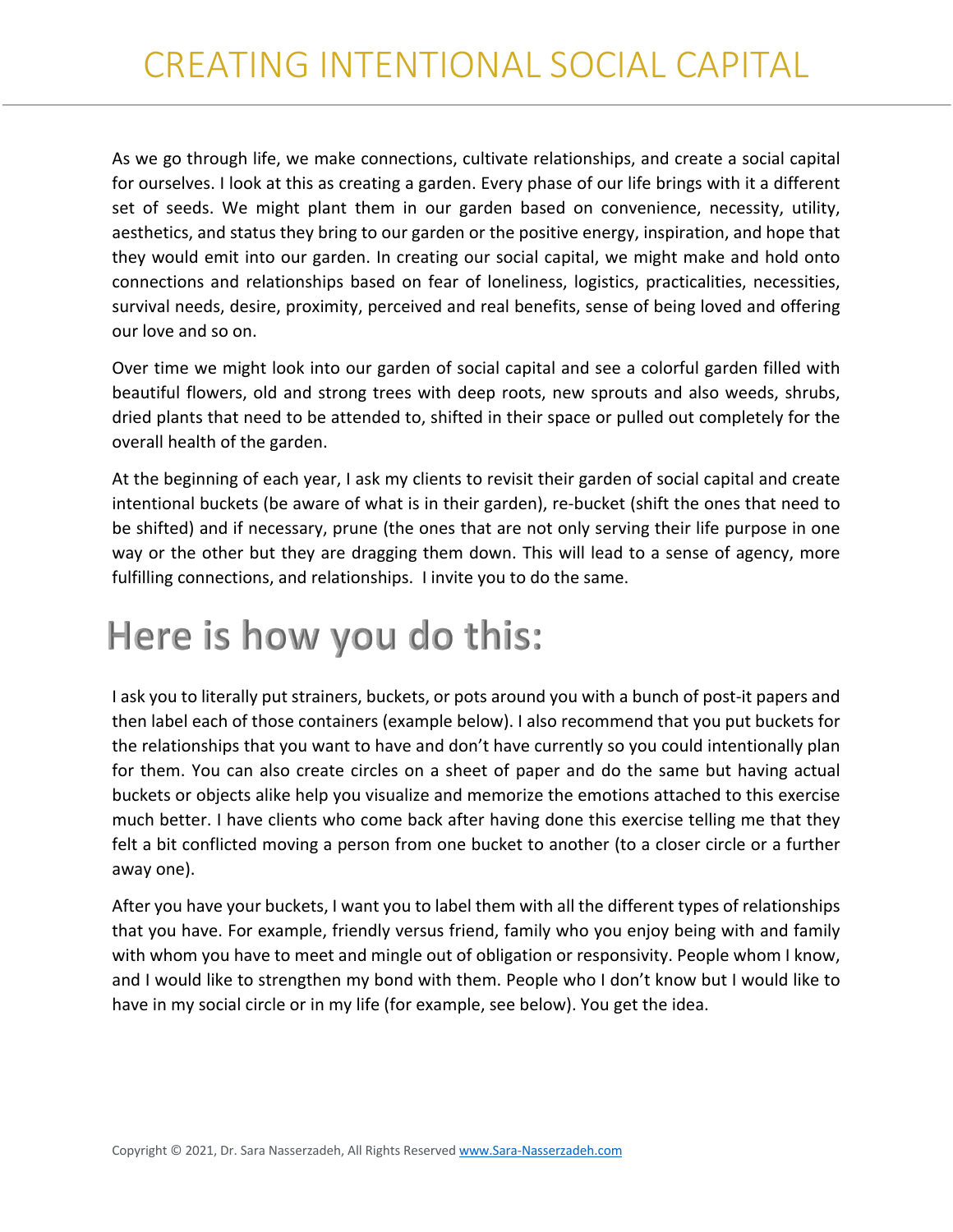

Write down your connections and relationships here, then put them into categories so you can label your buckets or alike:

I have found that doing this exercise at the beginning of each year and revisiting it throughout the year, leads to a more fulfilling life overall. You know where you stand, and you can manage your relationships and expectations around them much better. One of my clients who had a very different relationship with two friends and often was upset by the dynamic, told me that "once I saw them in their designated buckets, I realized how my expectations could be different from each based on the closeness I feel with each…this finally allowed me to let go of my hurts, accept my relationship for what is was and enjoy my friend". For many years, that friend was a source of disappointment for her because she didn't show up for my client the way that she expected her. She thought they were close friends while the other person saw my client as a social acquaintance. Putting her into the bucket of *friendly* instead of a *friend* was a pivotal shift for my client.

Another example was a client of mine who was seeing me in the process of dating. After the bucket exercise, he realized that he doesn't want a whole bucket dedicated to a romantic partner and that he is satisfied with his current social connections and put his energy elsewhere.